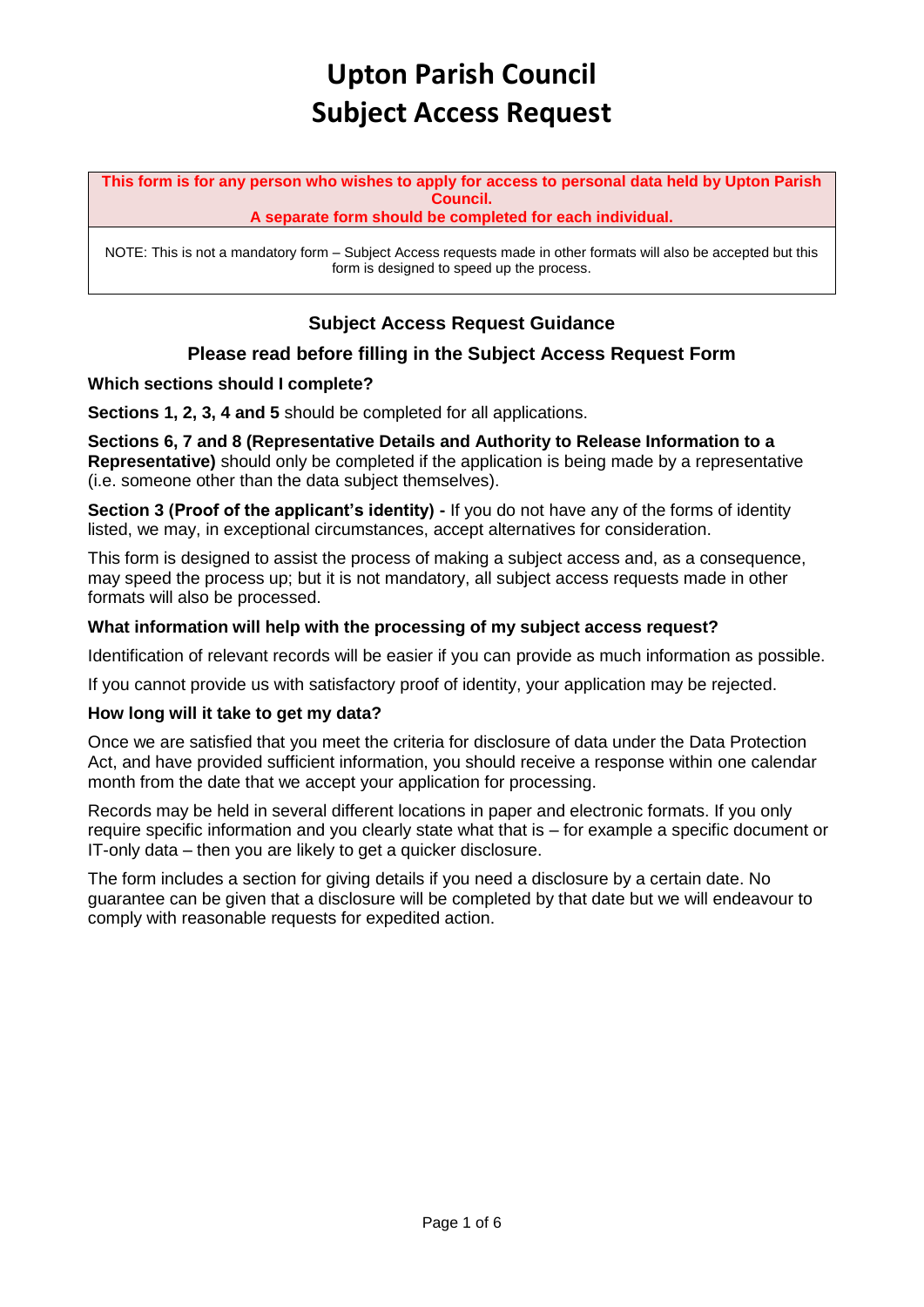#### **General Notes**

- 1. We will not acknowledge your application in writing but we will provide you with a reference number when we write to you.
- 2. When we process information requests for children aged 16 or over and spouses, we require their signature of authority before disclosing data. A separate application form should be completed for each individual. Sections, 4 and 5 should be completed by a parent/guardian for a child under 16.
- 3. The documents that you receive may have data redacted (blacked-out) or contain rough notes that may lack clarity. This is because we aim to supply copies of the original records whenever possible. However, records may include third party information that we cannot release to you under the Data Protection Act, e.g. another person's data, this is removed.
- 4. We will not disclose information by fax or telephone. Disclosure by post is usually made by first class post to the address you provide in section 2 or, electronically or, if appropriate, to your representative named in section 6.

#### **Checklist**

- ❑ Have you completed all relevant sections of the form?
- ❑ If you are a representative, has your client signed the authority in Section 8 or provided a separate signed note of authority?
- ❑ If you are submitting the form yourself, have you signed the form at Section5?
- ❑ If you are signing as a parent or guardian of a child under 16, have you provided a photocopy of their full birth certificate, photocopies of any court orders and proof of your parental responsibility?
- ❑ Have you enclosed two pieces of identification from the lists in Section 3 (one from each of A and B)?
- ❑ Have you signed the declaration in Section 5?
- ❑ Have you provided as much information as possible to enable us to find the data you require?

#### **Please send your completed form, proof of identity to:**

Upton Parish Council PO Box 6491, Rugby, CV21 9QB [Tel:-](tel:-) 07703 755469 Email:- clerk@upton-pc.gov.uk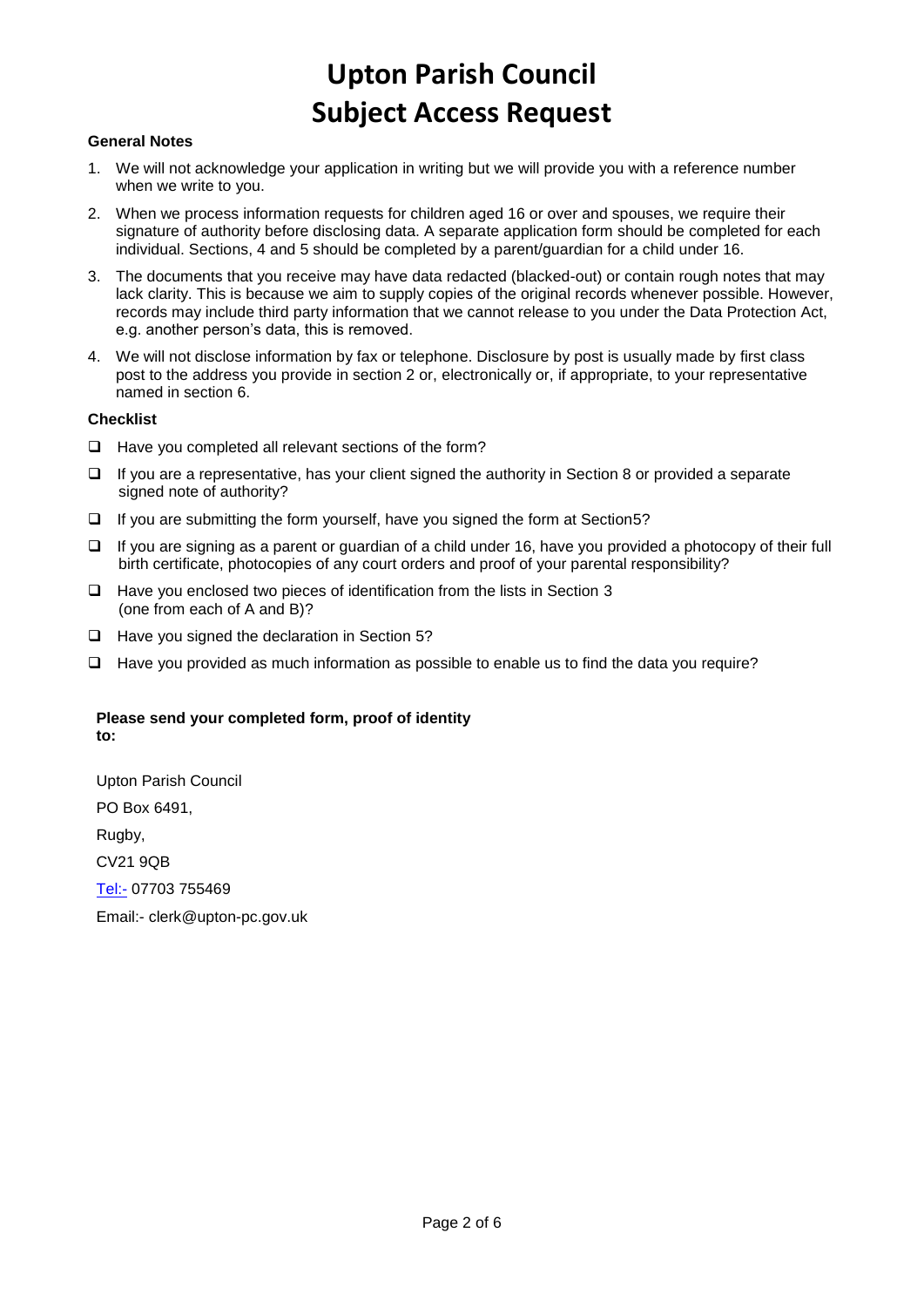# **Section 1 – Applicant Details**

| Title (please tick one):       | Mr<br>Mrs<br><b>Miss</b><br>Ms<br>Title (please state): |
|--------------------------------|---------------------------------------------------------|
| Forename(s):                   |                                                         |
| Family Name:                   |                                                         |
| <b>Previous Family Name:</b>   |                                                         |
| Other name(s) known by:        |                                                         |
| Date of Birth<br>(dd/mm/yyyy): | or Female<br>Male                                       |
| Nationality:                   |                                                         |
| Place of Birth:                |                                                         |

# **Section 2 – Applicant Details**

| <b>Current Address:</b> |  |
|-------------------------|--|
| Postcode                |  |
| Daytime Telephone No:   |  |
| Email Address:          |  |
| Previous Address:       |  |
| Postcode:               |  |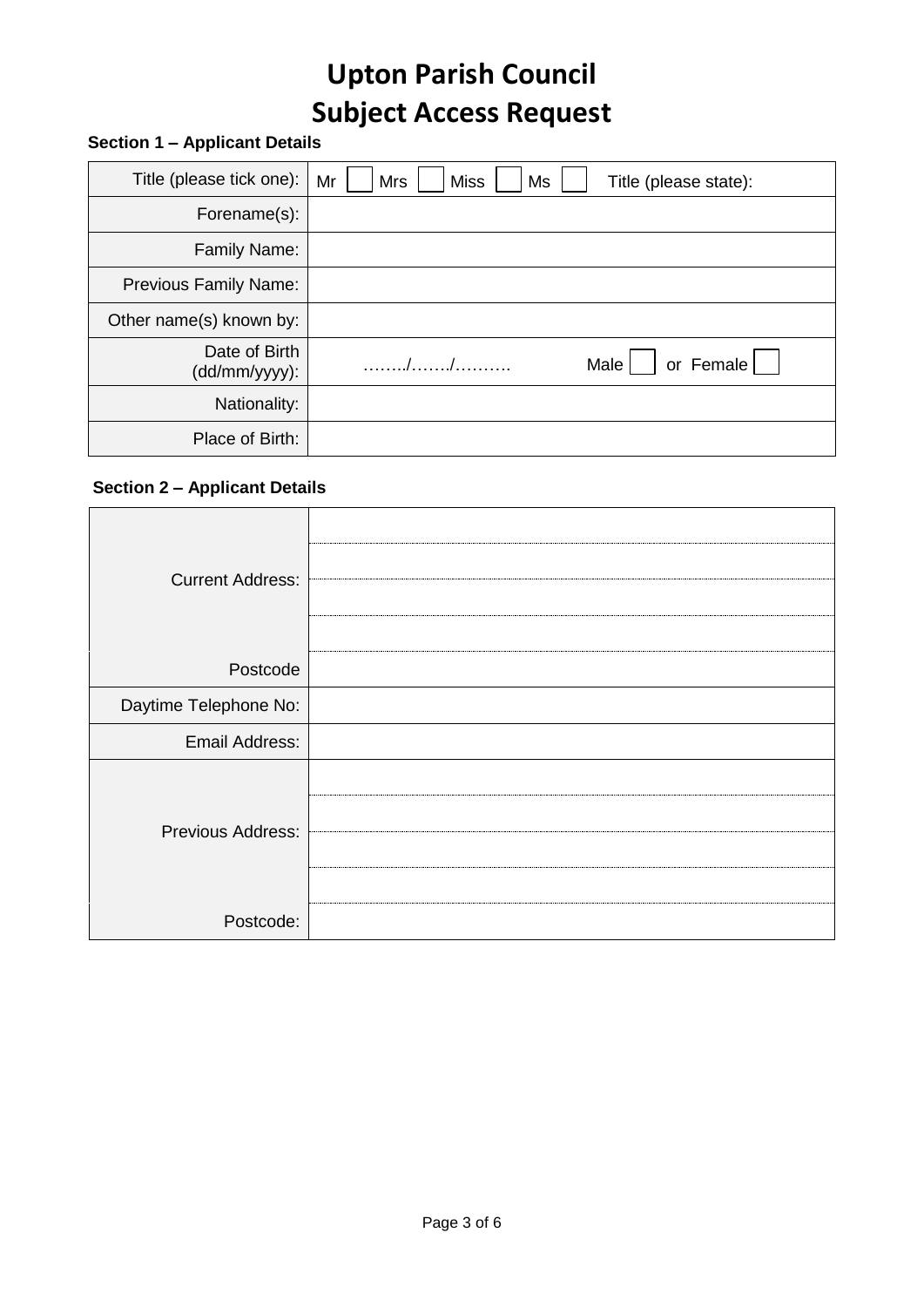# **Section 3 – Proof of the applicant's identity**

In order to prove the applicant's identity, we need to see copies of two pieces of identification, one from list A and one from list B below. Please indicate which ones you are supplying.

## **Please DO NOT send an original passport, driving licence or identity card**

| List A (photocopy of one from below)    | List B (plus one original from below<br>dated within the last 3 months) * |  |
|-----------------------------------------|---------------------------------------------------------------------------|--|
| Passport/Travel Document                | Bank statement or Building Society Book                                   |  |
| Photo driving licence                   | Most recent Mortgage Statement                                            |  |
| Foreign National Identity Card          | Most recent Council Tax Bill                                              |  |
| Child under 16 : Full birth certificate | Utility bill showing current home address                                 |  |
| Child under 16 : Court Order(s)         |                                                                           |  |

For a child under 16 years of age please provide photocopies of all Court Orders. Please state if there are none

\* Any original documents you send to us will be returned by first class post to the address detailed

#### above.

### **Section 4 – Details of Information Required**

Please use this space to give us any details about the information you are requesting, for example by stating specific documents you require (use extra sheets if necessary):

### **Section 5 – Declaration**

The information which I have supplied in this application is correct, and I am the person to whom it relates or a representative acting on his/her behalf. I understand that Upton Parish Council may need to obtain further information from me/my representative in order to comply with this request.

| Signature of Applicant: | Date: |
|-------------------------|-------|
|-------------------------|-------|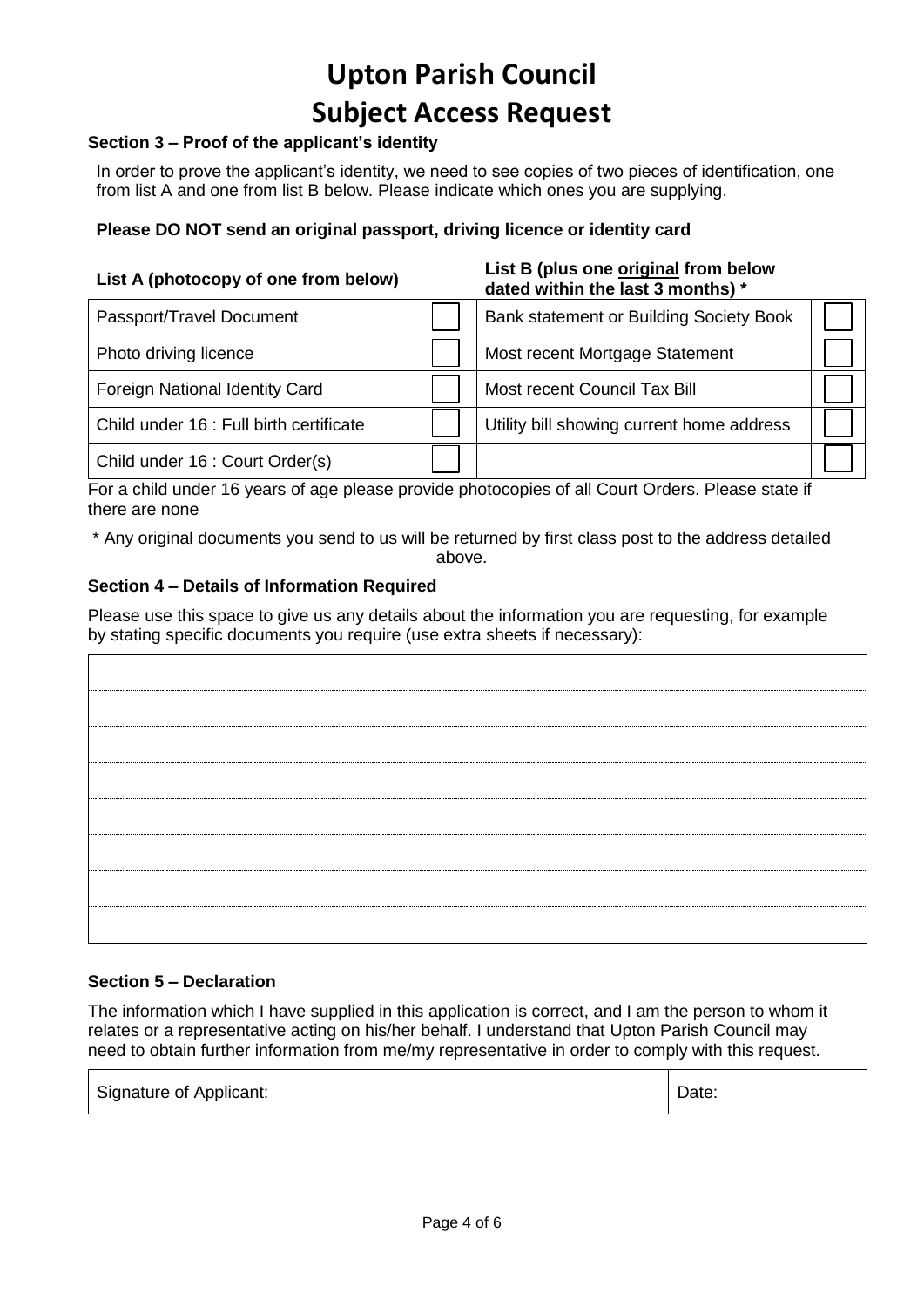# **Section 6 – Representative Details**

(If completed Upton Parish Council will reply to the address you provide in this section)

| Name of Representative: |  |
|-------------------------|--|
| Company Name:           |  |
| Address & Postcode:     |  |
| Daytime Telephone No:   |  |
| Email Address:          |  |

### **Section 7 – Proof of the Representative's identity**

Please provide copies of two pieces of identification, one from list A and one from list B below and indicate which ones you are supplying.

### **Please DO NOT send an original passport, driving licence or identity card**

#### **List A (photocopy of one from below) List B (plus one original from below dated within the last 3 months)**

| ualtu willilli liit iasl 9 illullillis)   |         |
|-------------------------------------------|---------|
| <b>Bank statement or Building Society</b> |         |
| <b>Book</b>                               |         |
| Most recent Mortgage Statement            |         |
| Most recent Council Tax Bill              |         |
| Utility bill showing current home         |         |
|                                           |         |
|                                           |         |
|                                           | address |

### **Section 8 – Authority to release information to a Representative**

A representative needs to obtain authority from the applicant before personal data can be released. The representative should obtain the applicant's signature below, or provide a separate note of authority.

This must be an original signature, not a photocopy (tip: using blue ink often helps verification).

If the applicant is signing as the guardian of a child under 12, proof of legal guardianship must also be provided.

| I hereby give my authority for the representative named in Section 3 of this form to make a Subject<br>Access Request on my behalf under the Data Protection Act 1998. |  |
|------------------------------------------------------------------------------------------------------------------------------------------------------------------------|--|
| Signature of Applicant:<br>Date:                                                                                                                                       |  |
| Signature of Representative:<br>Date:                                                                                                                                  |  |